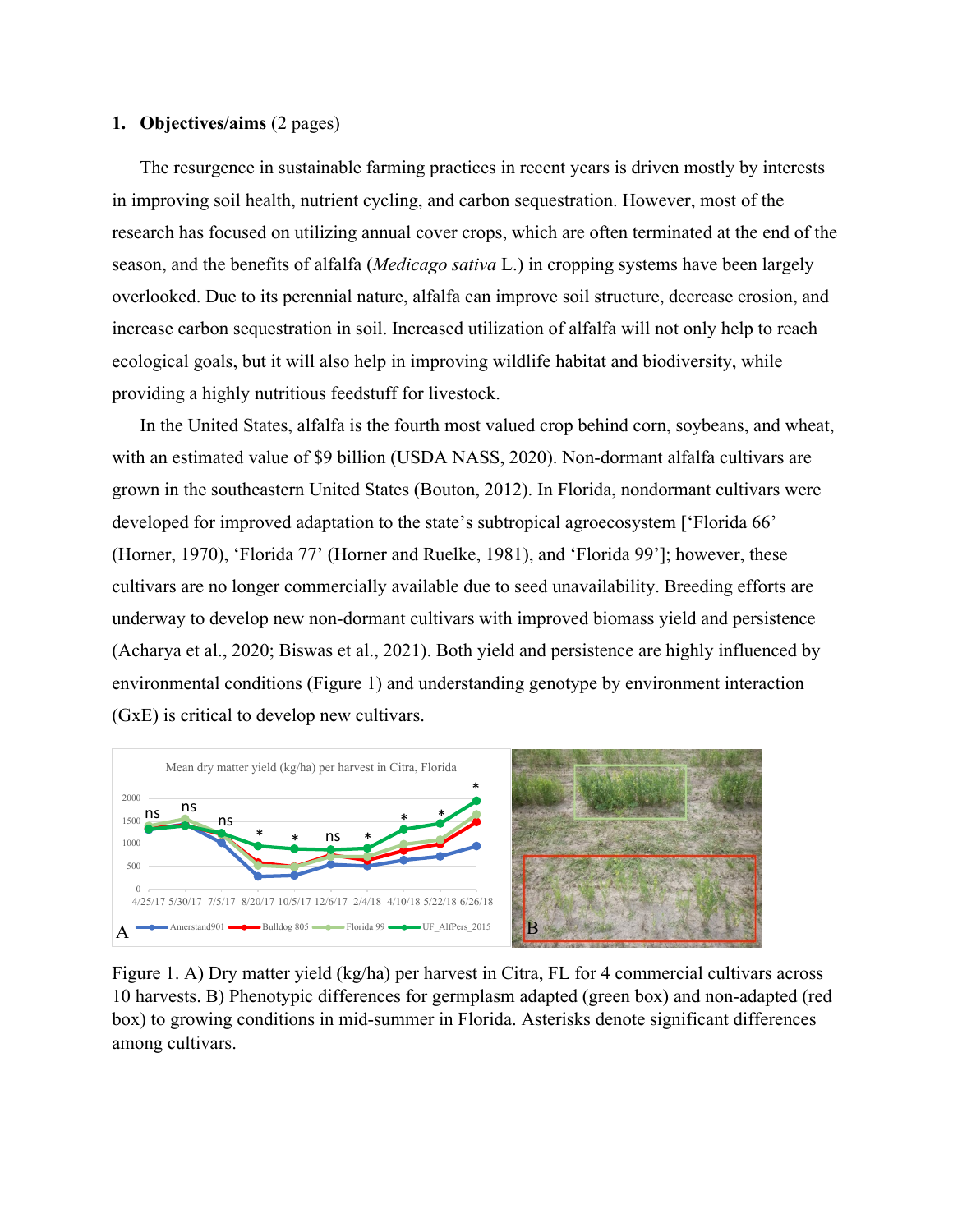Biomass yield peaks in spring and yield declines during summer and early fall in Florida (Figure 1-A). The yield decline is associated with pronounced biotic (disease or pests) and abiotic stresses (heat, water, fertilizer) during summer and early fall, resulting in smaller plants exhibiting lower yield and lower leaf/stem ratio (Figure 1-B). The combination of biotic/abiotic stresses and the reduction in leaf area compromises physiological processes, including biological nitrogen fixation (Ta et al., 1990, Shafique et al., 2014). We hypothesize that the application of nitrogen fertilizer could result in improvements in alfalfa biomass yield and persistence during summer months to compensate for the potential reduction in nitrogen fixation. We plan to expose our breeding population with two contrasting levels of nitrogen inputs (0 vs 30 kg/ha per harvest) to help selection of improved lines that do not need supplemental nitrogen.

Imaging spectroscopy is an established, non-destructive, method for estimating alfalfa yields (Biswas et al., 2021) and monitoring crop nutrient status (Liu et al., 2021). While several studies have estimated nitrogen stress or crop nutrient status using spectral imaging systems (Cilia et al., 2014; Liu et al., 2021; Nigon et al., 2015), methods are not yet available for nutrient stress detection in alfalfa. The utilization of UAVs can speed selection by making available field and plot-scale estimates of foliar nitrogen and biomass and can help boost genomic selection programs (Mir et al., 2019). The main goal of this study is to utilize UAV-based hyperspectral sensors for germplasm screening of non-dormant alfalfa under two contrasting nitrogen levels (0 vs 30 kg/ha per harvest) for biomass yield and persistence in Florida. We will utilize groundbased and airborne sensors for high-throughput phenotyping and genomic prediction models by leveraging genomic resources in alfalfa developed by [the breeding insight project.](https://breedinginsight.org/alfalfa/) There [Bison-](https://github.com/filipematias23/Bison-Fly)[Fly](https://github.com/filipematias23/Bison-Fly) pipeline has been created for applications using multispectral sensors, while our project will allow us to create a pipeline for stress detection using hyperspectral sensors. Our study and data analysis will help the breeding community and other plant science researchers interested in plant trait analysis using UAVs. The steps in this project are classified as **(1) Data collection,** (**2) Image processing, (3) Statistical analysis and interpretation, 4) Pipeline development 5) Workshop arrangement**, **5) Report writing for publication.**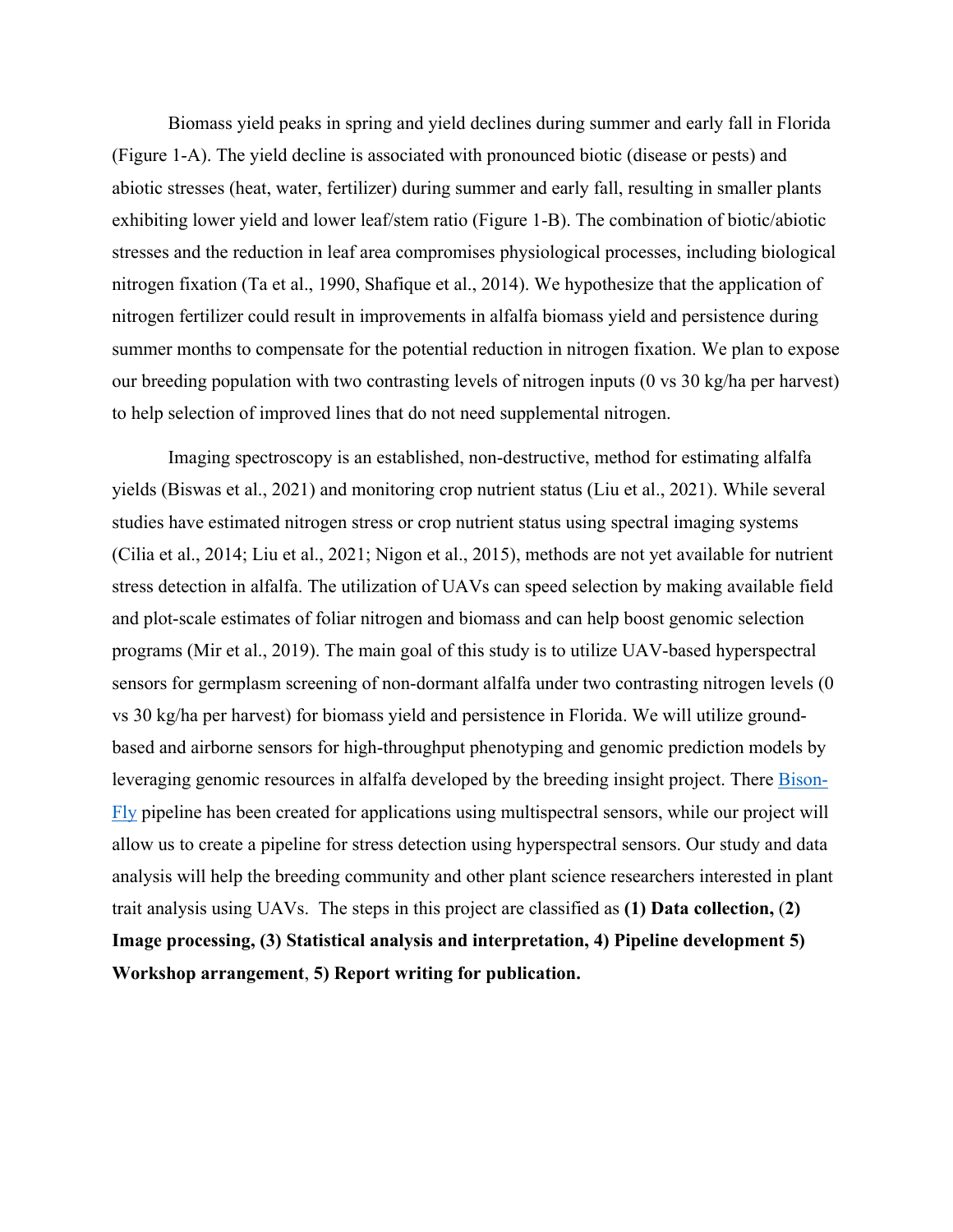## **2. Furthering the aims of the AG2PI** (0.5 pages)

One of the goals of the AG2PI is understanding genotype performance in different environments. This proposal will address the goal number four. This project will involve studying factors that contribute to a decline in yield and persistence in alfalfa under subtropical conditions in Florida. Given the presence of biotic/abiotic stresses in summer in Florida, we hypothesize that biological nitrogen fixation is compromised and results in lower yields and persistence in alfalfa. We propose to use UAVs and non-destructive plant phenotyping methods for nitrogen stress detection and yield/persistence measurements to save labor and time resources. The findings will provide critical information to alfalfa researchers on the impact of nitrogen fertilizer application in summer as to whether it improves alfalfa persistence. Our research will also address another goal (goal 5) of AG2PI; our data analysis pipeline for high throughput phenotyping for abiotic stress (N-stress) will be available publicly, including codes that can be used across multiple crops species. We will incorporate the data collected in this study in genomic prediction models. Our aim is to promote the use of HTP and GS in plant breeding, and we will pursue this goal by making data, data analysis pipeline, and training publicly available. The workshop will target students and researchers in public and academic organizations who are interested in implementing HTP using hyperspectral imagery and GS in their breeding programs.

# **3. Expected outcomes & deliverables** (0.5 pages)

Mentoring students and staff in alfalfa breeding, experimental designs, data collection, management and analysis, training activities on implementing HTP and GS in breeding programs, consultation and discussion with breeding companies about implementing HTP and GS in their breeding programs.

### **Outcomes or Projected Impacts**

Change in scientific knowledge on HTP and GS through journal papers, trainings and workshops. Change in action of implementation of HTP and GS in public breeding programs.

### **Pitfalls that may be Encountered**

The projects described here are all typical trials that the PDs are well versed in conducting (Biswas et al., 2021; Rios et al., 2021). All field trials are already successfully established. Therefore, we anticipate that we will be able to make selections as expected and collect data before the end of the grant period. Adverse weather (e.g., a hailstorm or hurricanes) could destroy plots; however, our breeding program has multiple experiments that could serve as a back up.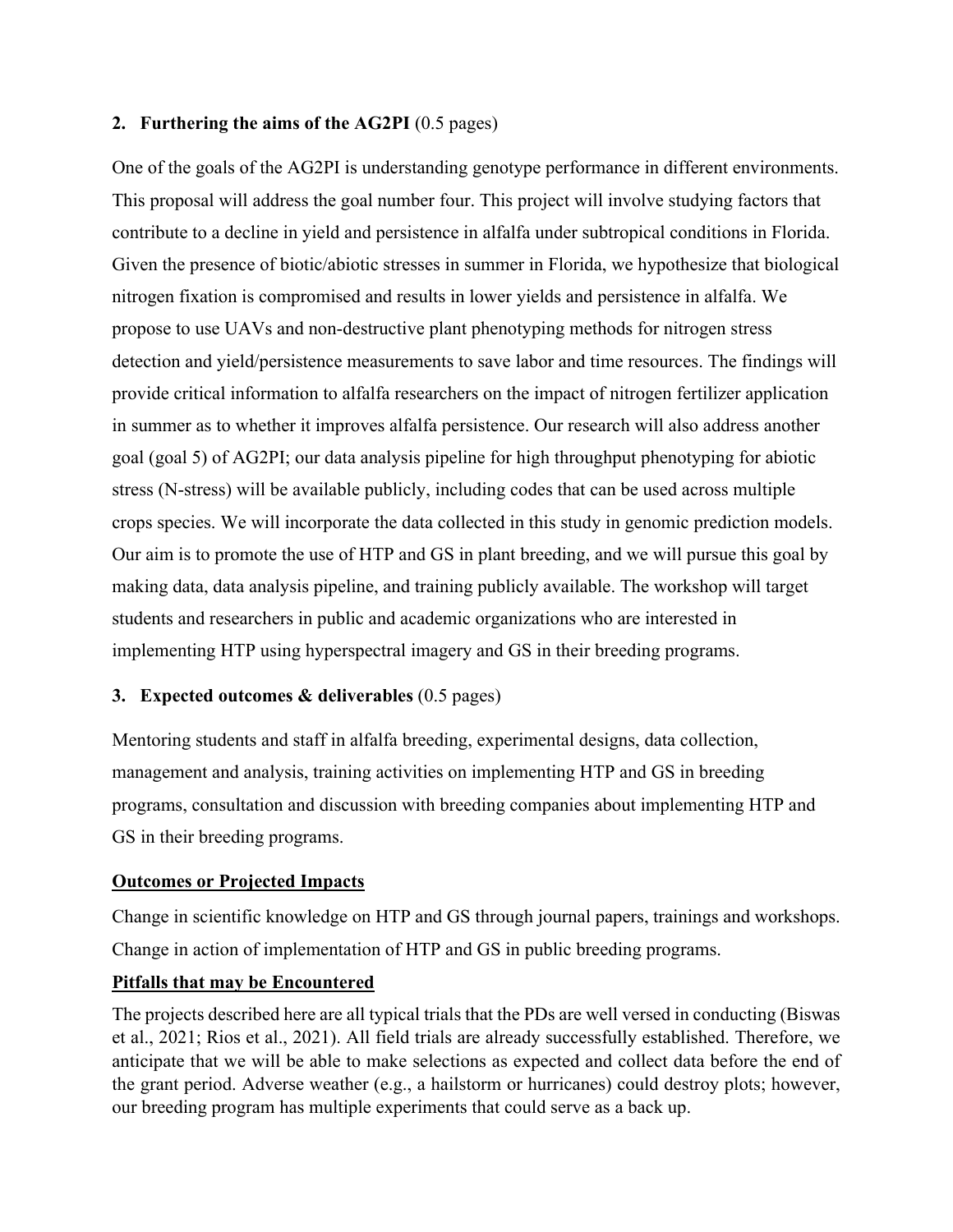# **4. Qualifications of the project team** (0.5 pages)

The team of this project is composed of members from different departments at the University of Florida.

**Anju Biswas (PI),** a Ph.D. candidate, is pursuing her doctorate in three different areas: high throughput phenotyping, genomic selection, and crop modeling. She has experience in high throughput phenotyping using UAVs, (Biswas et al., 2021). She will operate the UAV, process imagery, lead the statistical analysis, write the report and manuscript, create a GitHub repository for data management and analysis pipelines and mentor two undergraduate students.

**Dr. Esteban Rios (Mentor),** an assistant professor of the Agronomy Department, works on forage breeding applying conventional and novel tools. **Anju Biswas** will lead this project under his supervision. He will also provide other resources to perform data collection in the field, and to genotype the breeding population using [the breeding insight array.](https://breedinginsight.org/alfalfa/)

**Dr. Aditya Singh (Co-PI),** an Assistant professor of remote sensing with the Department of Agricultural and Biological Engineering. Dr. Singh's research focuses on the development of remote sensing and high-throughput phenotyping techniques using field-portable spectrometers, UAVs, and airborne hyperspectral imagery. He will mentor **Anju Biswas** in the high-throughput phenotyping and data pipeline development.

| <b>Task</b>                         | June-<br><b>August</b><br>(2022) | September-<br><b>November</b><br>(2022) | November-<br><b>December</b><br>(2022) | January-<br>February<br>(2023) | March<br>(2023) | April-<br><b>May</b><br>(2023) |
|-------------------------------------|----------------------------------|-----------------------------------------|----------------------------------------|--------------------------------|-----------------|--------------------------------|
| Data collection                     |                                  |                                         |                                        |                                |                 |                                |
| Image data processing               |                                  |                                         |                                        |                                |                 |                                |
| <b>Statistical analysis and</b>     |                                  |                                         |                                        |                                |                 |                                |
| interpretation                      |                                  |                                         |                                        |                                |                 |                                |
| <b>Pipeline development</b>         |                                  |                                         |                                        |                                |                 |                                |
| Workshop                            |                                  |                                         |                                        |                                |                 |                                |
| <b>Report/Manuscript</b><br>writing |                                  |                                         |                                        |                                |                 |                                |

|  |  |  |  | 6. Proposal timeline (0.5 pages) Provide a project timeline with milestones. |  |
|--|--|--|--|------------------------------------------------------------------------------|--|
|--|--|--|--|------------------------------------------------------------------------------|--|